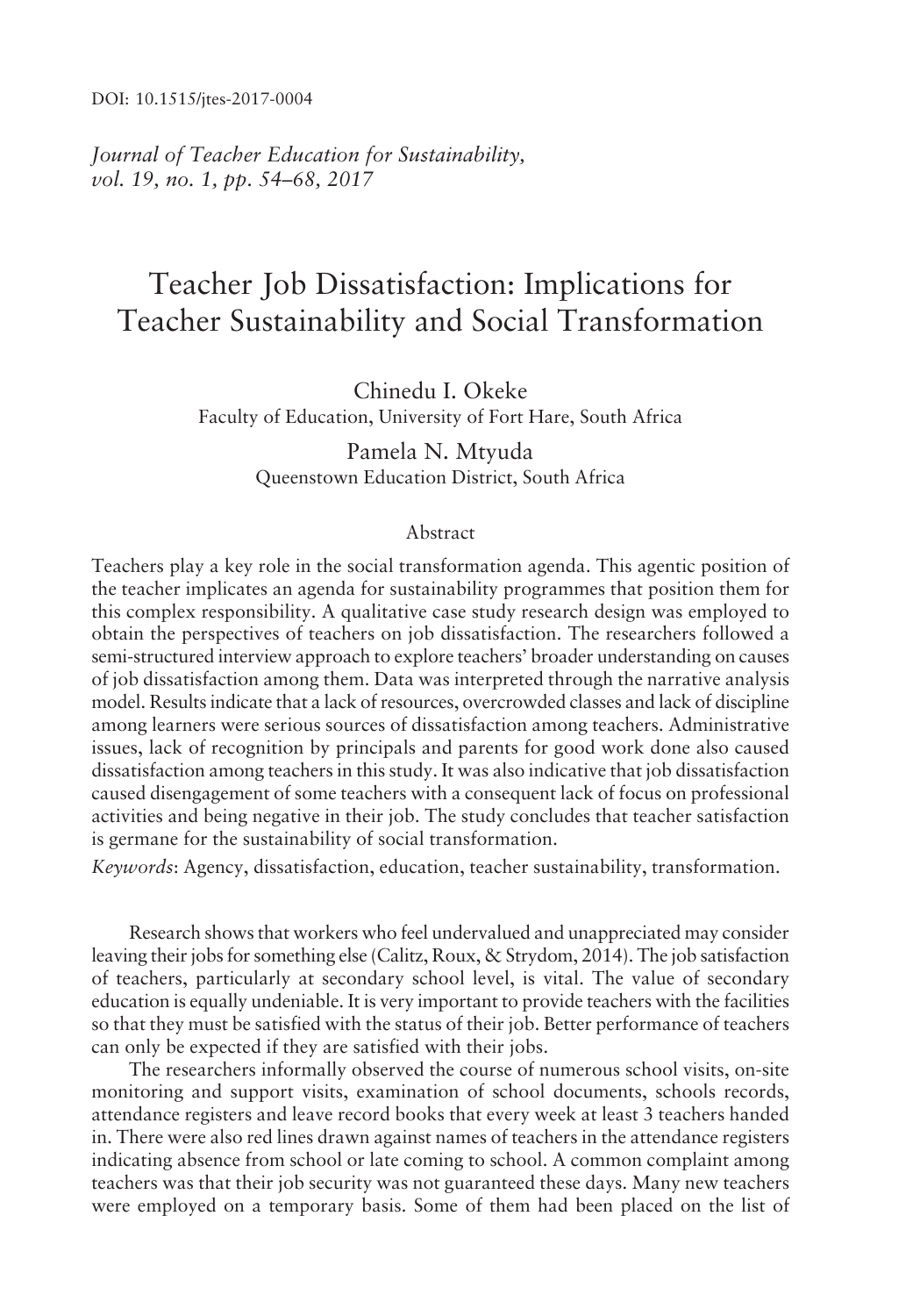temporary teachers for as long as ten years at the time of this study. Promotions are rare; one can enter as post level one teacher and go into retirement, about 25 years later, and still be a post level one teacher. Given the above situation, the current study investigated the teachers' perspectives on the causes of job dissatisfaction among senior secondary school teachers in one Eastern Cape Education District.

## **Maslow's Hierarchy of Needs**

Maslow's hierarchy of human needs is one of the motivational theories associated with Abraham Maslow in 1943 (Peretomode, 1991; Spector, 2008). The theory is also a content theory of motivation, which focuses on the factors within persons that start, energize, direct, maintain and stop behaviour. It can motivate or discourage human behaviour in the sense that its positive influence causes satisfaction, while its negative influence causes dissatisfaction and causes one to react either positively or negatively. Maslow postulated five basic human needs, including physiological, safety and social needs as well as higher needs: ego or esteem need and self-actualisation. Physiological needs consist of the need for basic biological needs, which include the need for food, water, air, sexual gratification and other primary needs such as shelter, clothing, etc. When the physiological needs are not satisfied, no other need will serve as a basis for motivation (Maslow, 1954; Spector, 2008).

Once physiological needs are satisfied, then newer needs emerge. In the school system, the salary one earns enables him or her to satisfy these needs but if the needs go unfulfilled it results in dissatisfaction, which affects productivity and quality performance at work. Safety needs emerge once the physiological needs are achieved. This includes the need for security, safety, protection against danger and accidents (threats, deprivation, psychological harm, economic disaster) and stability in the physical and internal events of day-to-day life. School teachers are willing to have the feeling that their job and accommodation is secured When such confidence is lacking, it threatens their performance and work commitment (Perrachione, Rosser, & Petersen, 2008). While almost all teachers work hard in order to satisfy their needs, they constantly struggle to meet their various needs.

#### **Teacher Wellbeing in the Context of Sustainability**

Teacher wellbeing is pivotal for achieving a well-sustained social transformation that is greatly required within the South African educational institutions and larger society. However, where the wellbeing of teachers is relegated, a situation may arise in which a key agent for achieving sustainable social transformation may be ill-prepared to partake in such a process. According to Wensing and Torre (2009, 5), if we are to achieve sustainability "teachers and school boards must collectively adopt a broader scope of education and action... one that is both informational and transformational". To achieve these objectives requires that teachers constantly engage in self-action research that is implemented in order to gain new experience as well as improve wellbeing.

Research plays an important role in revealing the everyday understanding of the teachersí psychosocial, intellectual as well as material needs; the outcome of which will conflate into improvement of the teachers' wellbeing. That is why Tillmanns, Holland,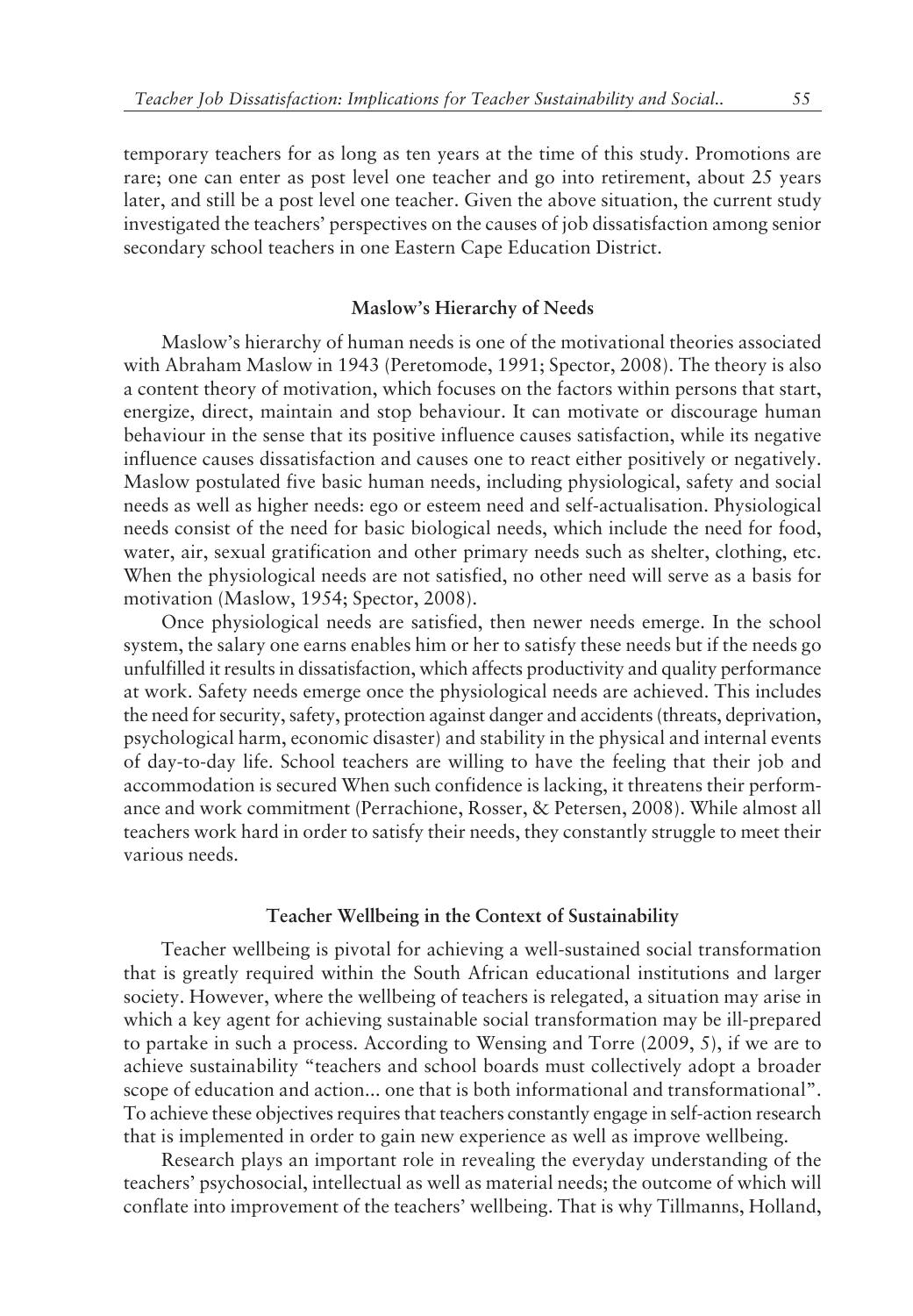Lorenzi and McDonagh  $(2014:5)$  suggest that "empowering teachers to reframe mindsets, particularly those that result in unsustainable behaviours and/or actions", may be central to achieving teacher sustainability necessary for social transformation. However, it should be noted as earlier argued by Lukk, Veisson and Ots (2008: 36) that the success of sustainable transformation through any form of education "will ultimately depend on the decisions individuals and groups make regarding their own behaviour and the bottom-line of these decisions is their value systems.

As functional education is a key to teacher sustainability and social transformation, continuing professional teacher development that impacts their wellbeing should not only target the academic dimension; such a programme should also be geared towards empowering teachers to engage in the self-study. Such self-intuition is necessary since it enables the teacher to actively engage in those activities that will enable the improvement of behaviour necessary for sustainability (Wensing & Torre, 2009). Therefore, Jonane  $(2015: 53)$  notes that "education for sustainable development requires new ways of conceiving goals, tasks, organisation of learning, and the teacher training".

#### **Job Dissatisfaction**

Job dissatisfaction is by definition unpleasant, and most individuals are conditioned, probably even biologically-driven, to respond to unpleasant conditions by searching for mechanisms to reduce dissatisfaction (Okeke & Dlamini, 2013; Afshar & Doosti, 2016). This drive towards *adaptation* is as natural and inevitable in the workplace as it is in any other environment (Chan, 2002). Prior theory and research (Farrell, 2000) suggest that employees respond to job dissatisfaction in one of the four ways: *exit, voice, loyalty and neglect.*

Firstly, and consistent with the turnover literature (Farrell, 2000), dissatisfied employees may quit an organisation altogether in response to their job dissatisfaction (*exit*). Secondly, dissatisfied employees may choose to remain in their organisation and actively try to improve conditions, actively searching for and coming up with new ways of doing things also advocating changes to make things better (*voice*). Thirdly, employees may remain in the organisation but respond passively to their job dissatisfaction by accepting the status quo without raising any objections or making any suggestions for improvement (*loyalty*). Lastly, employees may remain in the organisation and exhibit passive withdrawal behaviours such as putting forth less effort (*neglect*) (Farrell, 2000; Muguongo *et al*. 2015; Wambugu & Busienei, 2015).

## **Causes of Teacher Job Dissatisfaction**

The retention of teachers has been a very challenging phenomenon, not only in the South African education system, but also in many different education systems across the globe (Naseem & Salman, 2015). Dissatisfaction has been deduced by researchers as posing a major challenge for the retention of teachers and other workers (Calitz, Roux, & Strydom, 2014). Such a scenario appears to threaten the agentive roles of teachers for sustainability and social transformation in schools and larger society. A study of 110 teachers in Abbottabad, Pakistan, by Naseem and Salman (2015) suggests that factors such as gender, education, marital status, relationship with the supervisor/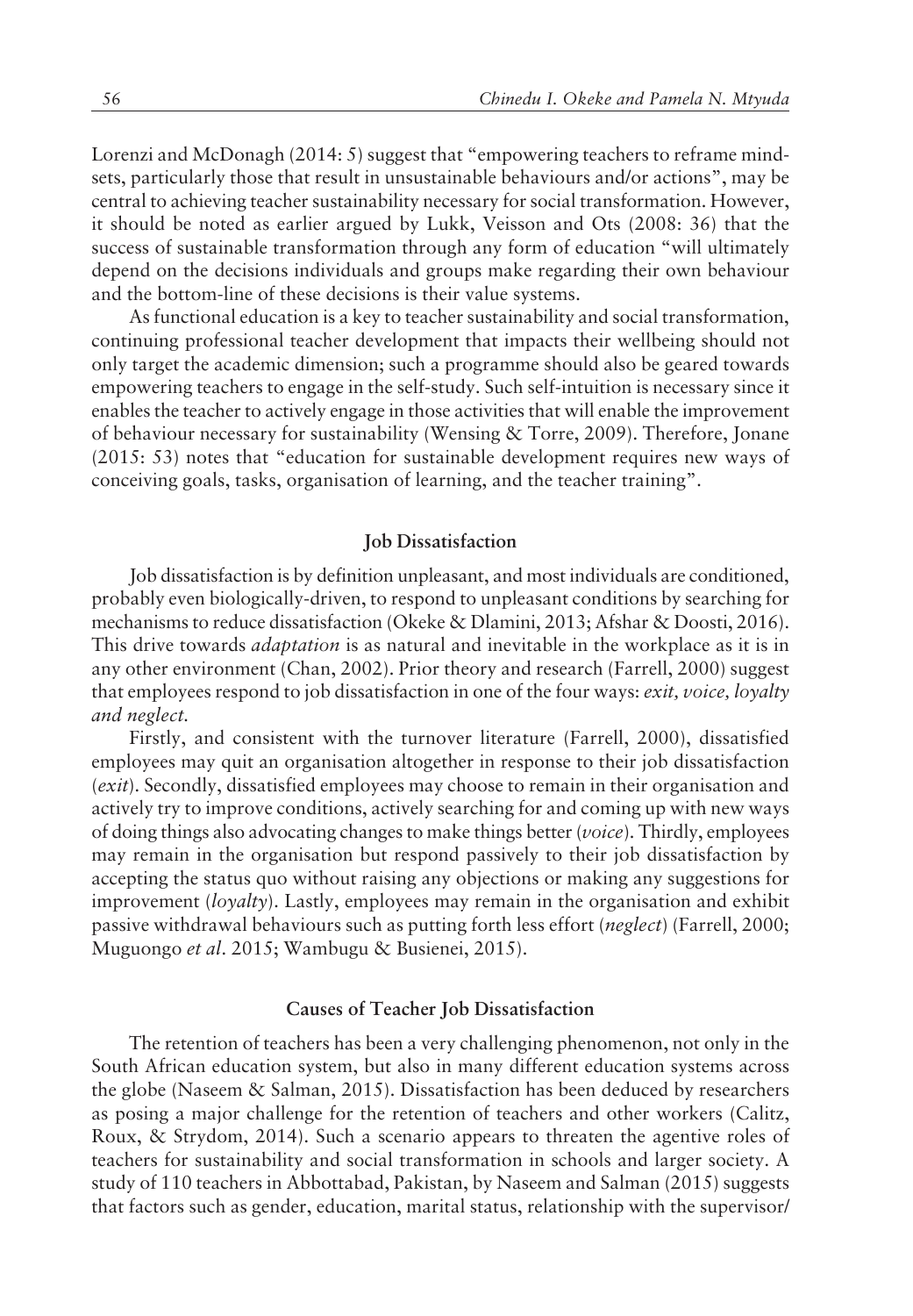principal and co-workers as well as sense of job security are correlates of either satisfaction or dissatisfaction among the participants.

An effective teaching force is essential for the sustainability and social transformation of the society across countries. Gkolia, Belias and Koustelios (2014: 321) note that ìteachers who are satisfied with their jobs usually have a high degree of professional capabilities and feel that they could manage, organise and perform task". In Zimbabwe, Adebayo and Gombakomba (2013) explored the dimensions of teacher job satisfaction from a sample of 161 primary school teachers. The study found out that "teachers were not paid adequate salary and that they were rarely provided with non-financial incentives" (Adebayo & Gombakomba, 2013: 316). It is obvious from the study that the sustainability of teacher retention will almost be guaranteed in a climate where teacher job security, infrastructure and teaching resources as well as financial incentives are guaranteed.

Yet, studies have reported a relationship between the individual's psychosocial wellbeing and his/her job satisfaction or dissatisfaction levels. In Madrid and Almeria, Spain, 68 secondary school teachers from varying cultural background were sampled by Briones, Tabernero and Arenas (2010). The aim of their study was to establish the effects of several demographic and psychosocial factors involved in teachers' job satisfaction or otherwise. Results of the study revealed that "self-efficacy in teaching, perception of emotional exhaustion and personal achievement, as well as perceived support from colleagues and the head teacher play important role in teachers' job satisfaction" (Briones *et al*., 2010: 119). The authors concluded that those whose psychosocial wellbeing was negative would most certainly experience discontentment with respect to their approaches to their work commitments.

Within the South African context, many studies have identified various problem categories that can cause job dissatisfaction among teachers (van der Westhuizen, 2004; Adu & Okeke, 2016; Afshar & Doosti, 2016). It has been noted that the new democratic dispensation in the country has intermittently introduced changes in education, and in many instances principals and teachers have found it difficult to adapt to these changes (Masitsa, 2004). In addition, Smit (2002) notes that problems within the teachers are generally perceived as deficiencies or inadequacies, which exist within a person. Similarly, role conflict, stress, personal development, professional development, morale as well as personal and professional aims can all be seen as problems within a person that can be sources of dissatisfaction (Song & Alpaslan, 2015; Adu & Okeke, 2016; Gu, 2016).

Studies have also indicated that there are problems in the classroom that teachers have to contend with daily, which can be sources of job dissatisfaction among the affected teachers. Lack of textbooks, learnersí discipline, class size, assessment, issues with HIV/AIDS, Whole-School Evaluation (WSE) and relationship with learners are the problems a teacher has to face within the classroom (Van Houtte, 2006; Okeke, Adu, Drake, & Duku, 2014; Gu, 2016; Shumba, Maphosa, Rembe, Okeke, & Drake, 2016b). It should be noted that not all teachers are soundly equipped to deal with these problems.

One of the complex problems in the work environment of the teacher is the physical working conditions and the lack of physical facilities she or he has to cope with every day, especially subjects such as science and technology. Other problems in the work environment are related to factors within the work itself (van Houtte, 2006). It has also been noted that the values of a society can be viewed as problematic if a person's (i.e.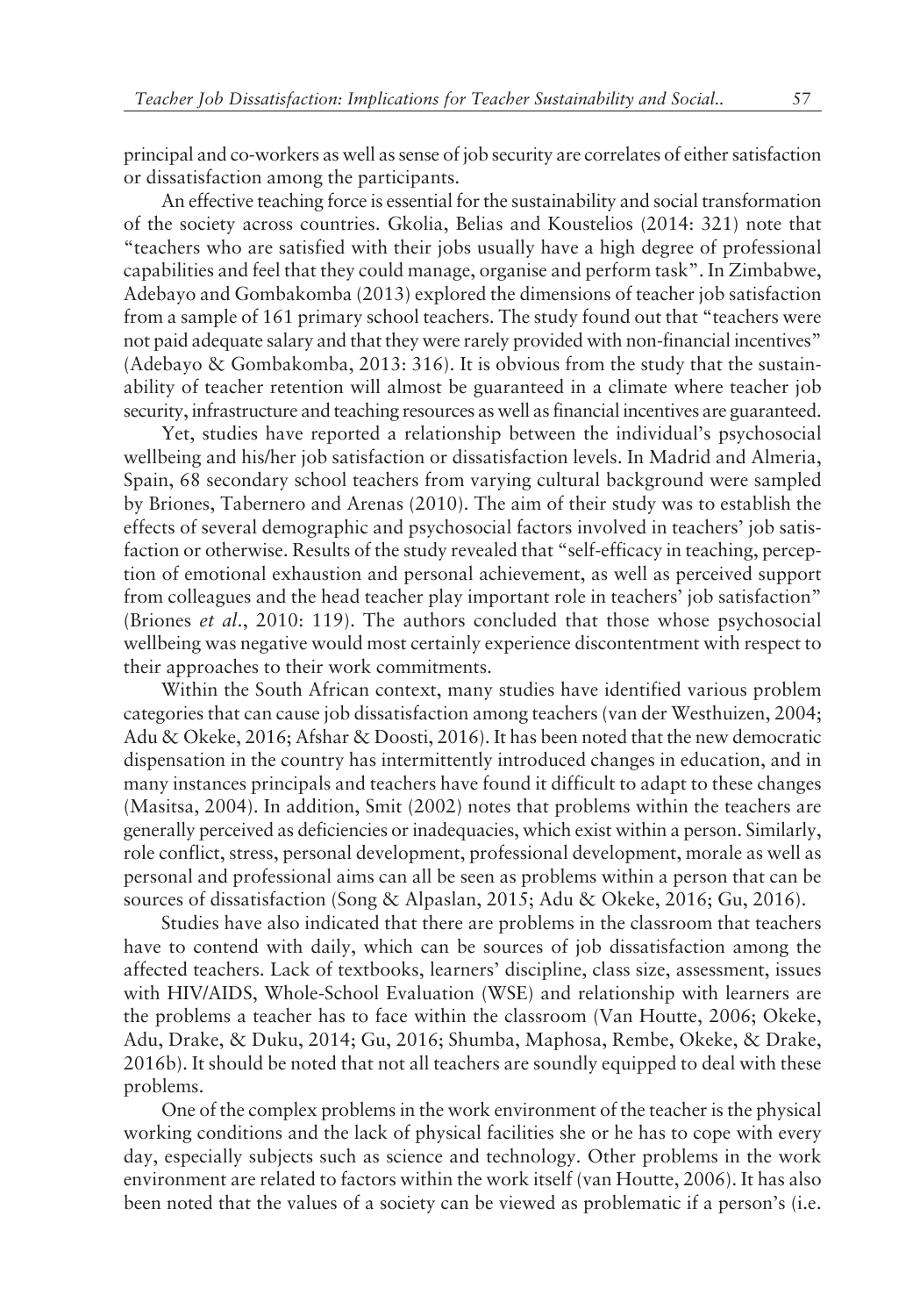teacher's) values differ from those of the society (van der Westhuizen, 2004). Problems in the community are related to parental involvement, the post 1994 political climate in South Africa and the socio-economic climate.

The level of provisioning in respect to education human resources is generally expressed in terms of a learner-teacher ratio. The allocation of funds by the South Africa's National Treasury to provinces is largely aimed at ensuring that a certain learnerteacher ratio applies in schools. However, learner-teacher ratios are often confused with class size whilst it is a fact that class sizes are generally considerably higher than the prevailing learner-teacher ratio. A class size is not only a function of how many learners go to school. It is also dependent on the number of physical infrastructure units, such as the capacity of the classrooms to accommodate teachers and the subjects on offer (DoE, 2005).

A study by French and Wagner (2010) has found out that children are taking turns to learn under trees and sometimes share the teachers' staffroom as a make-shift classroom. In other cases, two complete classes would be housed within one physical class building with both teachers teaching on opposite ends of the classroom. This erodes the semblance of quality teaching and learning that is supposed to have a bearing on the children. Given these scenarios, it is imperative to deal with issues of job dissatisfaction through an empirical study that is aimed at further exploring this particular phenomenon. By so doing, it was researchers' expectations that this paper would contribute towards knowledge that might facilitate the strengthening of teachers to enable them to continue their agentic roles towards sustainability and social transformation.

### **Research Methodology**

### **Design and Sample**

The qualitative case study research approach was followed because it sought to understand the teachers' perspectives on causes of job dissatisfaction among senior secondary school teachers in one Education District in the Eastern Cape Province. A case study is ideal when a holistic, in-depth investigation is required to understand a particular phenomenon or experience (Babbie, 2008; Okeke, 2010; Creswell, 2014). The target group was purposefully selected from schools that have a cosmopolitan staff composition with various race groups, gender and also teachers with varying years of teaching experience. The sample size for the study comprised of 12 senior secondary school teachers from the six Circuits in the participating Education District, 3 schools from the rural areas and 3 schools from the urban areas.

#### **Instrument and Data Analysis**

Semi-structured interview and the focus groups discussions were used to obtain information on participants' perceptions, opinions, beliefs and attitudes towards their jobs as teachers. Moreover, both instruments were carefully organised to enable the researchers to seek broader explanations on teachers' perspectives on causes of job dissatisfaction among senior secondary school teachers. The questions provided an opportunity for both the interviewers and the interviewees to discuss the topic as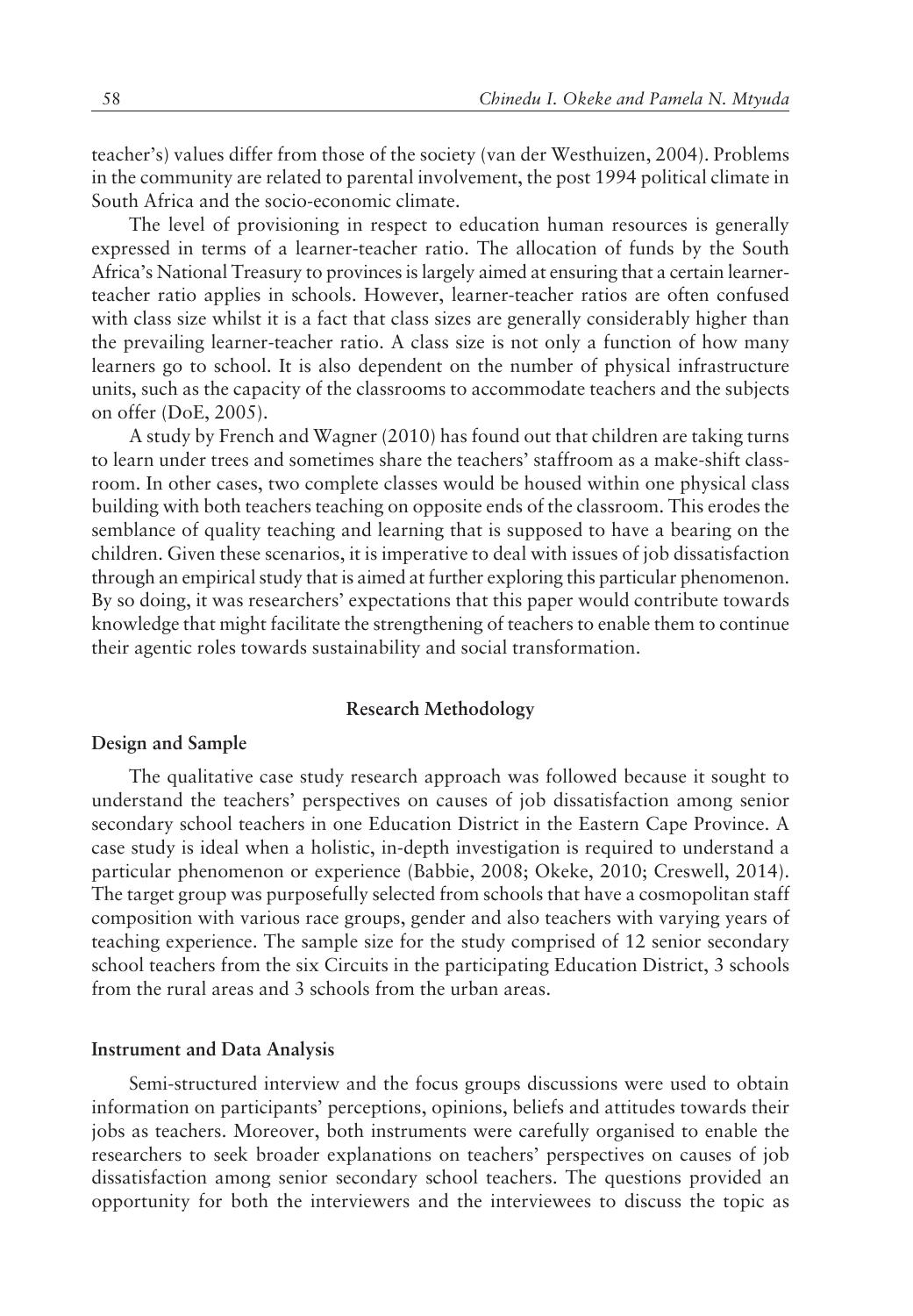comprehensively as possible. Qualitative research often seeks to illuminate the ways individuals interact to sustain or change social situations. The researchers were personally involved in the process of data collection. With the permission of the participants, taperecording instrument was used in all the sessions of the data collection procedure.

The narrative analysis model (Taylor-Powell & Renner, 2003) was adopted in the analysis of data obtained from the fieldwork. Taylor-Powell and Renner (2003) suggest that this model is relevant in analysing data obtained through individual interviews and the focus group discussion (MacMillan & Schumacher, 2010). Within the narrative analysis framework, the researchers were able to transcribe, synthesise, organise, analyse and interpret the data. Synthesising and organising of data involved a coding process that allowed for data reduction in order to sieve data of impurities from the emerging themes and categories. Findings are presented descriptively.

## **Ethical Considerations**

The researchers were ethically responsible for protecting the rights and welfare of the participants, which involved issues such as physical and mental r. Ethical approval was obtained from the Research Ethics Committee at Fort Hare University and from the Department of Education in the Eastern Cape Province where the schools chosen for this study were situated. The researchers also wrote letters to the School Governing Boards (SGBs), Principals, Schools Management Teams (SMTs) and Head of Department at schools (HODs) asking and receiving permission to conduct the fieldwork.

All the information obtained in the study was treated confidentially.The participants were assured that the collection of data from the interviews was for academic purposes only and no information would be revealed that might result in embarrassment or direct negative consequences. A sense of caring and fairness was part of the researchers' thinking, actions and personal morality. The study therefore ensured that ethical and legal guidelines set by the national government were followed.

# **Results**

#### **Views on Causes of Job Dissatisfaction**

Qualitative data confirmed general dissatisfaction with facilities to make teaching and learning easy, especially for practical lessons. For instance, findings showed that there were no resources at all for schools in the rural areas; teachers shared teaching resources with the other schools that had them. Findings also indicated that overcrowding in classrooms made it impossible for teachers to maintain discipline in their classrooms when dealing with adolescents. Discipline was a big problem on its own for all schools, especially for the combined high and primary schools.

## **Forms of Intrinsic Motivators**

20 percent of the teachers confessed that they joined the teaching profession only as a source of income. One participant emphasised the joy of doing his work as a teacher as expected, so as to avoid stress while another participant said that his joy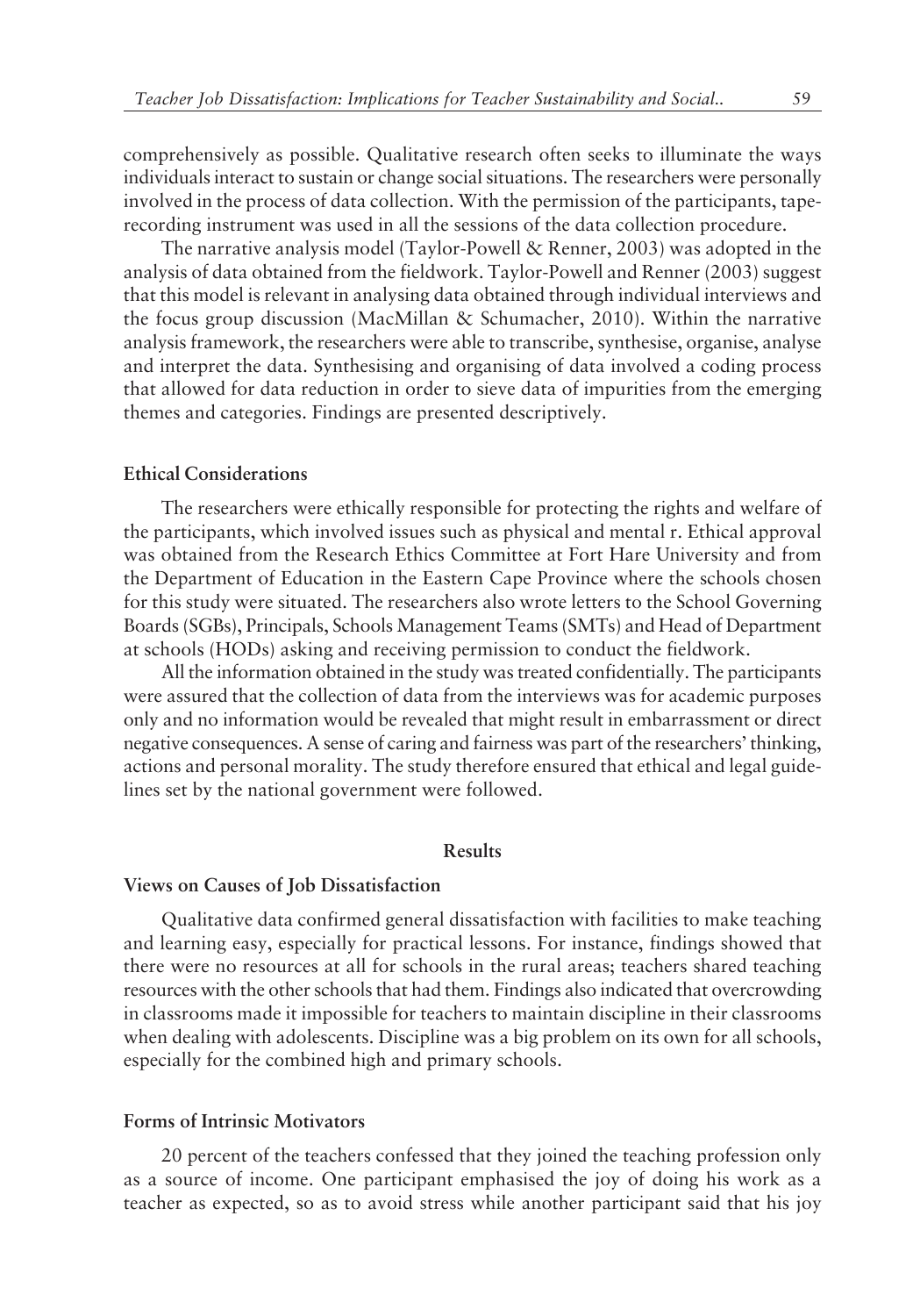comes from working with his students. This study investigated various indicators of intrinsic motivators including job satisfaction derived from teaching; enjoyment of teaching; the challenging and competitive nature of teaching; recognition; career development; control over others; teaching as one's goal in life and usefulness to the community among others. To ensure teacher sustainability and retention, which enable them to continue to perform their agentic roles, it is imperative to understand various sources of teachers' intrinsic motivation.

#### **Forms of Extrinsic Motivators**

Teachers mentioned administrative issues - large class sizes, poor salaries. Although they were overworked they were underpaid compared to private sector employees. Lack of merit appointments to senior posts, inequality in teaching loads between management and staff were also mentioned. Data also revealed some relationship problems. For instance, participants complained about lack of unity amongst colleagues in 80 percent of the schools. There were also issues with professional jealousy and they were not recognised by their principals for good work done because of favouritism.

Findings suggested that the teacher participants also encountered student related problems - poor discipline, laziness, disrespect to teachers and school rules by students, students coming late to school, high absenteeism and absconding. Again, results indicated that teachers also emphasised the importance of the climate of the school, which provided a major setting for learners to develop new and different relationships with peers and teachers. On the academic instruction and curriculum the teachers complained that focus was administrative not holistic, only the maintenance of records and assessment tasks were time-consuming and impeded progress. On the other hand, there was a lack of professional development and a drop in pass rate requirements lowered the standard. On the other hand, teachers further complained about district officials who did not have enough knowledge to be able to help them.

#### **Teachersí Performance in Schools**

Results indicated that 89 percent of teachers came early to their schools; attendance registers in all the schools also confirmed this scenario. Results equally suggested that 98 percent of teachers did regular testing and feedback given to students. The exams analysed showed that either the students were lazy or teachers were not doing enough. Findings also suggested that teachers complained of too much of administrative work that they were faced with, although the introduction of CAPS (Curriculum Assessment Policy Statement) aimed at reducing too much administrative work for teachers. In addition, results suggested that only 39 percent of the teacher participants were efficient at disciplining students, while 61 percent feared for their lives due to a lack of security measures in place to protect them from radical students. Moreover, 84 percent of teachers supervised all school activities. Findings also indicated that 82 percent of teachers prepared lesson plans before going to class and the researchers were able to check on all that from the teachers' files. It was therefore thought that the performance of these teachers was average despite the fact that their motivation was inadequate.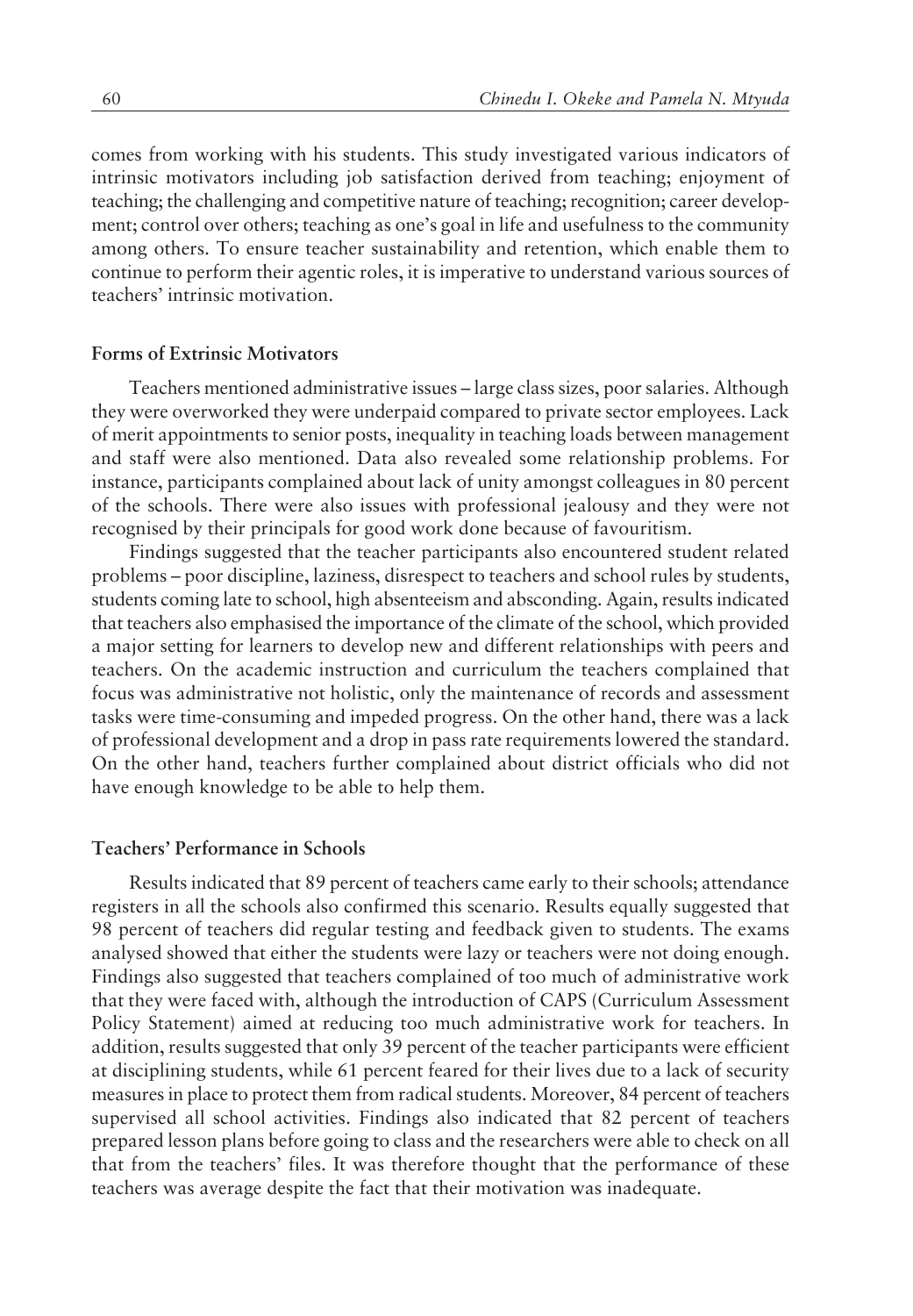#### **Problems Encountered by Teachers in the Schools**

Lack of teachers in critical subjects in most senior secondary schools in the Education District was found in the study to be the major problem that had contributed to a high rate of failure in the Matric examination among students. Results were also indicative of the fact that most teachers who were deeply in debt had opted to resign so as to get money to pay off their debts. Currently, Eastern Cape features a hugely unbalanced distribution of teaching staff at the senior secondary school level.

#### **Aspirations to Become a Teacher**

Results suggested that 80 percent of teachers chose teaching to help young children to develop as responsible individuals in the society. Moreover, 89 percent of them had a passion for teaching their classmates whilst they were still students.

#### **Discussion**

# **Views on Causes of Dissatisfaction**

General dissatisfaction was expressed with regard to their physical working conditions. The data obtained by means of semi-structured open-ended questions confirmed that previously disadvantaged schools experienced problems with infrastructure that hampered the delivery of quality public education. The teachers referred to poor facilities, absence of maintenance, serious water shortage, and poor roads leading to the rural schools. It was mentioned that the roads were particularly bad when it rained. They also referred to electricity problems and the unkempt school environments. The surroundings included dilapidated buildings, tall grass and overgrown shrubs that made the schools look uninviting.

Earlier studies (Okeke & Dlamini, 2013; Dlamini *et al*., 2014; Afshar & Doosti, 2016), pointed out that positive work environment was very important for the workers' physical, mental and emotional health. According to Khan (2003), favourable working conditions would boost teachersí job satisfaction. Iwu and Iwu (2013) observed that a lack of adequate infrastructure was a major factor that inhibited the effective management of schools. A lack of adequate resources for teaching could also lead to increased workload for educators. Low teacher satisfaction is expected to correlate with the outcomes of work stress, that is, psychological distress and low self-esteem (Ho  $\&$  Au, 2006; Okeke *et al*., 2014; Gu, 2016; Shumba *et al.,* 2016b). The after-effect of chronic stress is burnout (Cunningham, 1983). Teachers under stress experience feelings of exhaustion, irritability, tension, and headache frequently (Dunham, 1984; Okeke *et al*., 2014; Adu & Okeke, 2016).

#### **Forms of Intrinsic Motivators**

Findings in this study confirmed those documented in many studies (e.g., Dinham & Scott, 1999; 2000a), which noted that the main sources of teacher job satisfaction were the daily satisfaction derived from working with children, aiding their development and seeing them being actively involved in the society whilst making a contribution to the welfare of others. Many expressed the joy of seeing past students in their school establishing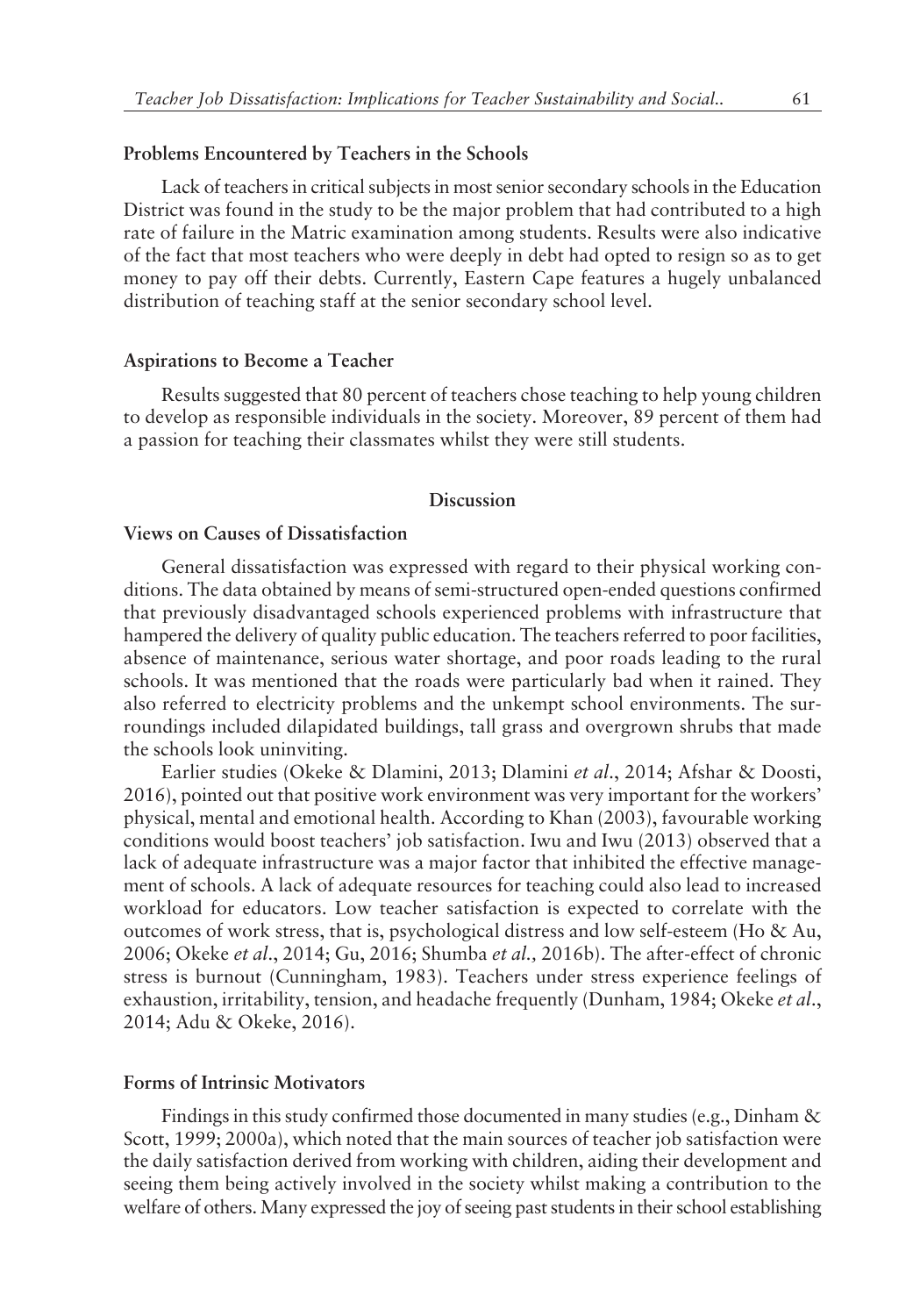themselves in the society and earning a good living. A well-oiled education system is important for a number of reasons, including human development and the maintenance of socially responsive economic and political systems (Modisaotsile, 2012). This hints that an educated population remains the fundamental platform for meeting most of the other Millennium Development Goals (MDGs). With the acknowledgement that the youth of today is the ultimate leaders of tomorrow, most governments make significant efforts to invest in their education. It is disheartening to learn that such efforts do not always yield the intended results.

The South African education system is in crisis. This is attested by Modisaotsile (2012), who affirms that there are many indications, such as high enrolment rates and increasingly poor grade 12 output each year. Long-serving teachers also derived high levels of satisfaction when working collaboratively with colleagues and achieving personal professional growth. Teachers being interviewed also confirmed earlier findings that salary, short working hours and holidays were not high in their satisfaction list. According to the teachers' opinions, these were merely associated benefits that made the profession more attractive. All teachers interviewed revealed that their primary source of satisfaction was the children themselves. Many recounted different experiences of 'miracles', which they performed while taking care of their students. These findings confirm the results obtained by Bucknell and Thomas (1996); Muguongo *et al.* (2015); Wambugu and Busienei (2015); Afshar and Doosti (2016), Mtyuda and Okeke (2016) who contended that satisfaction through working with children, forming relationships with them, having the opportunity to contribute to the growth and achievement of young individuals may be common internationally, regardless of the country and context.

The emotional rewards of teaching affect what teachers teach, the way it is taught and the modalities and curricular adaptations, which they undergo in order to make sure that all students under their care are benefiting from the teaching they are providing. Many teachers spoke about "loving *their children"*, "going out of their way to help them" and "establishing a warm and safe environment in their classrooms". From the interviews, it became clear that long-serving teachers have successfully attempted to develop warm and lasting emotional relationships with students and their parents although some of the parents were not as co-operative as they were not staying with their children throughout the year. Such relationships are so inherent in this work that ì...*separating myself from such experiences is almost impossible*î (participantís statement from FG2).

An area from which teachers appear to derive a sense of self-fulfilment and satisfaction is their contribution to the society. They highlighted the importance of being able to guide students in their life choices and thus effectively contributing to the society. Most teachers emphasised their commitment to the society as an important precept towards their general job satisfaction despite the negative effect that social problems had on their work and the "lack of respect for teachers nowadays". Most teachers felt proud that some of their past students were teachers themselves and that they followed in their own footsteps. In this regard, Warren (2003) claims that what seems to happen to people externally is not as important as their internal emotions. The effect of those internal emotions and thoughts is the most important motivator. People tend to be motivated by different internalised, and often invisible, negative emotions such as guilt, anger, resentment, expectancies, materialism and an overwhelming need for acceptance, appreciation and recognition by others.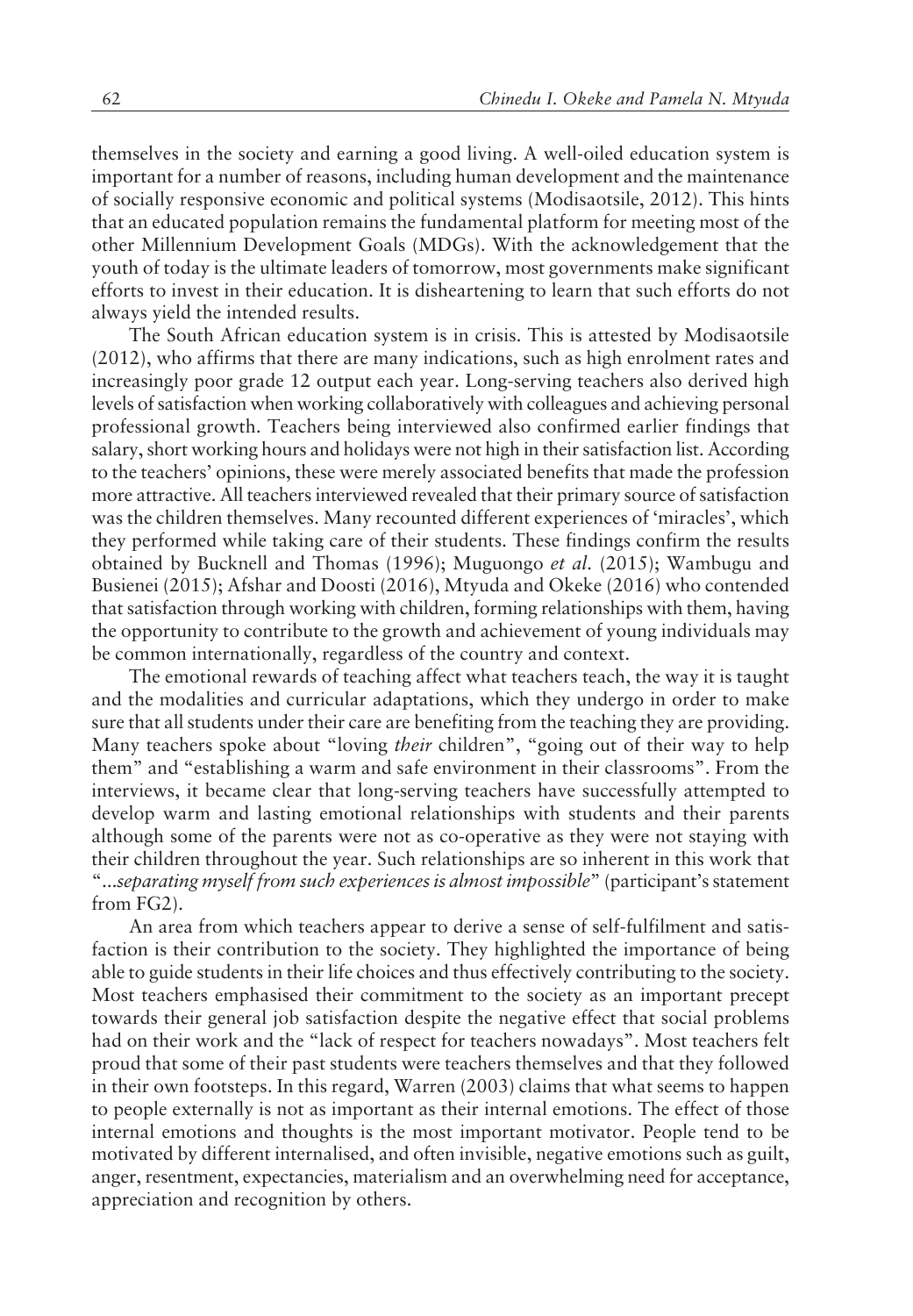### **Forms of Extrinsic Motivators**

Most of the teachers interviewed stated that during their career they had some opportunities for professional growth but they would have liked tailor-made courses which took into account their experience. These comments clearly indicate that the teachersí sense of satisfaction is related to intellectual and professional stimulation and also opportunities for growth. As long as teachers are provided with opportunities for innovation, stimulation of their intellectual curiosity and increased creative outputs, they will still be kindling the passion for their profession and further contribute towards students' achievements.

Nevertheless teachers participating in the study highlighted the importance of good salary. Many teachers, in the first part of the study, felt that their salary was rather low compared to the amount of work they performed and the salaries of other professions. This implies that the more the teachers are paid incentives, the better their job satisfaction is. Khan (2003) maintained that teachers with low salaries were more likely to remain in their jobs if the school system provided financial and non-financial incentives to compensate for the salary shortfall. As one teacher from FG2 stated, "...*if I am paid for the amount of hours I spend correcting and preparing material for the next day, then my salary will have to be at least double*" (her emphasis). Another teacher, however, had a different view about teachers' benefits and stated that for many teachers benefits such as salary, short hours and holidays are important factors when one chooses a profession.

#### **Problems Encountered by Teachers in the Schools**

The study also researched sources of dissatisfaction among school teachers. These were ranked according to the number of times mentioned by the teachers. Students' failure, the effect of social problems, work overload as well as a lack of discipline among students, respect from students and parents, recognition from society, autonomy as a result of perceived centralisation collegial relationships,not to mention time constrictions and extensive syllabi were the factors considered by teachers as contributing to job dissatisfaction. Most teachers recounted that the major source of dissatisfaction lied in the failure of students to achieve the desired academic outcomes. As one teacher emphatically puts it:

*I plan, I organise, I approach students as groups and individually, I speak to their parents... but sometimes there are situations that you cannot do away with... there are situations where all your efforts result in nothing... These are, by far, most dissatisfactory.*

Work overload is an expression, which came up often during interviews. Teacher participants seemed to derive particular dissatisfaction with the amount of paper work they did, especially "piles of copybooks", "file keeping", "printed lesson plans", "schemes *of workî, ìindividualised educational plansî and ìpaperwork, paperwork, paperwork... all the time*" (teachers' emphasis). Most teachers commented that while they saw the validity of organising one's work, teaching became "too technical" and "(work over*load*)... *is robbing the joy of teaching*".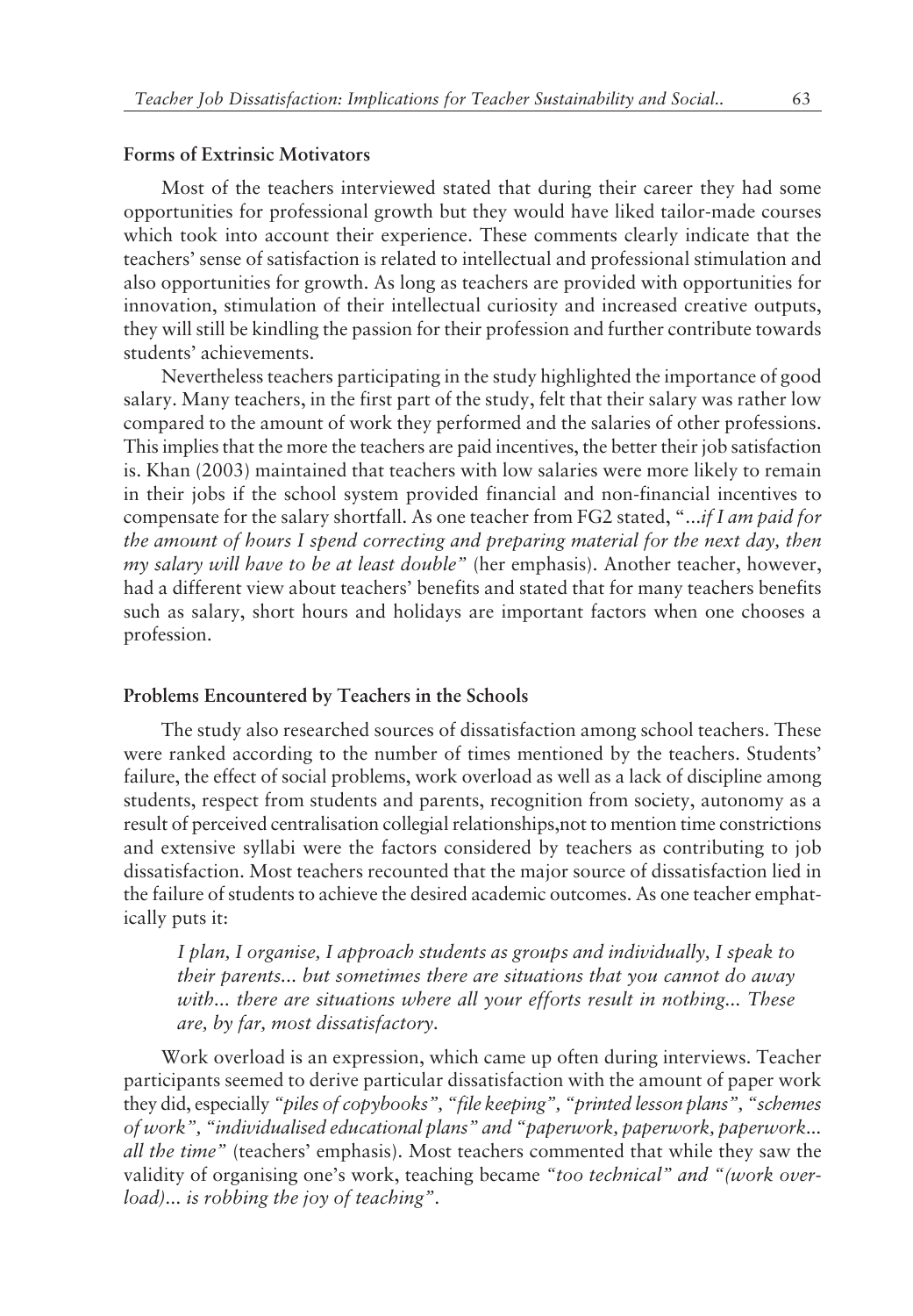Many social problems were mentioned in the interviews. These included both the teachers' social problems and those of the students. Social problems interfere in communication processes between teachers and students and these have an effect on the performance of both teachers and students in the teaching and learning process. Among those mentioned were the steady rise in family problems, increased number of marital separations and divorces, ill-discipline in the classrooms, poverty and others. During interviews, teachers shared intense feelings of dissatisfaction as a result of having to deal with the effects of social problems in their classrooms. A number of teachers shared the fact that many a time they had to deal with students' lack of resources themselves. As one teacher states:

*It is not the first time that I had to deal with pupils who did not have lunch or adequate stationery, especially for me as I am an Accounting teacher. These are the things which everyone takes for granted but they are very much in existence... yes in 2014! There is no recognition whatsoever for the work a teacher does where she/he have to go beyond their duties to make sure a child gets the necessary care. This is very disappointing and de-motivating.*

Most of the teachers interviewed insisted that respect towards teachers from both parents and students had diminished. Most comments conveyed the sense of disenchantment resulting from the perceived expectations for respect and recognition which had never been fulfilled through the years. This had given rise to general feelings of dissatisfaction and low morale. The lack of respect and recognition of teachers has been the subject of research in many studies (Demirta, 2010; Basaka & Ghoshb, 2011; Song & Alpaslan, 2015; Mtyuda & Okeke, 2016). The respondents concurred that violent behaviour constituted a definite problem among learners in senior secondary schools, and that bullying was a common problem that needed to be addressed. This general concern about a lack of discipline in classes and schools was also shared by most teachers in all the schools researched. The goals of discipline are to provide a safe environment for all educators, but it is also the responsibility of the learners to show respect and accept discipline from their educators. Hence, these sources of dissatisfaction are not unique to the Education District where the study took place but are present in many countries across the world (Muguongo *et al*., 2015; Wambugu & Busienei, 2015; Afshar & Doosti, 2016).

#### **Aspirations to Become a Teacher**

Research findings indicated that a majority of the respondents were intrinsically motivated; 90 percent of these teachers agreed that they chose the teaching profession because they had passion for teaching. Skaalvik and Skaalvik (2007), Okeke and Dlamini (2013), Dlamini et al. (2014), Afshar and Doosti (2016) found that teachers' self-efficacy influenced their teaching behaviour and their students' motivation and achievement. Self-efficacy is a person's judgment about being able to perform a particular activity. It is a person's I can or I cannot belief (Betoret, 2006). These teachers, irrespective of the unexpected conditions of work they were met with, still expect other teachers to possess the characteristics that are acceptable to the profession.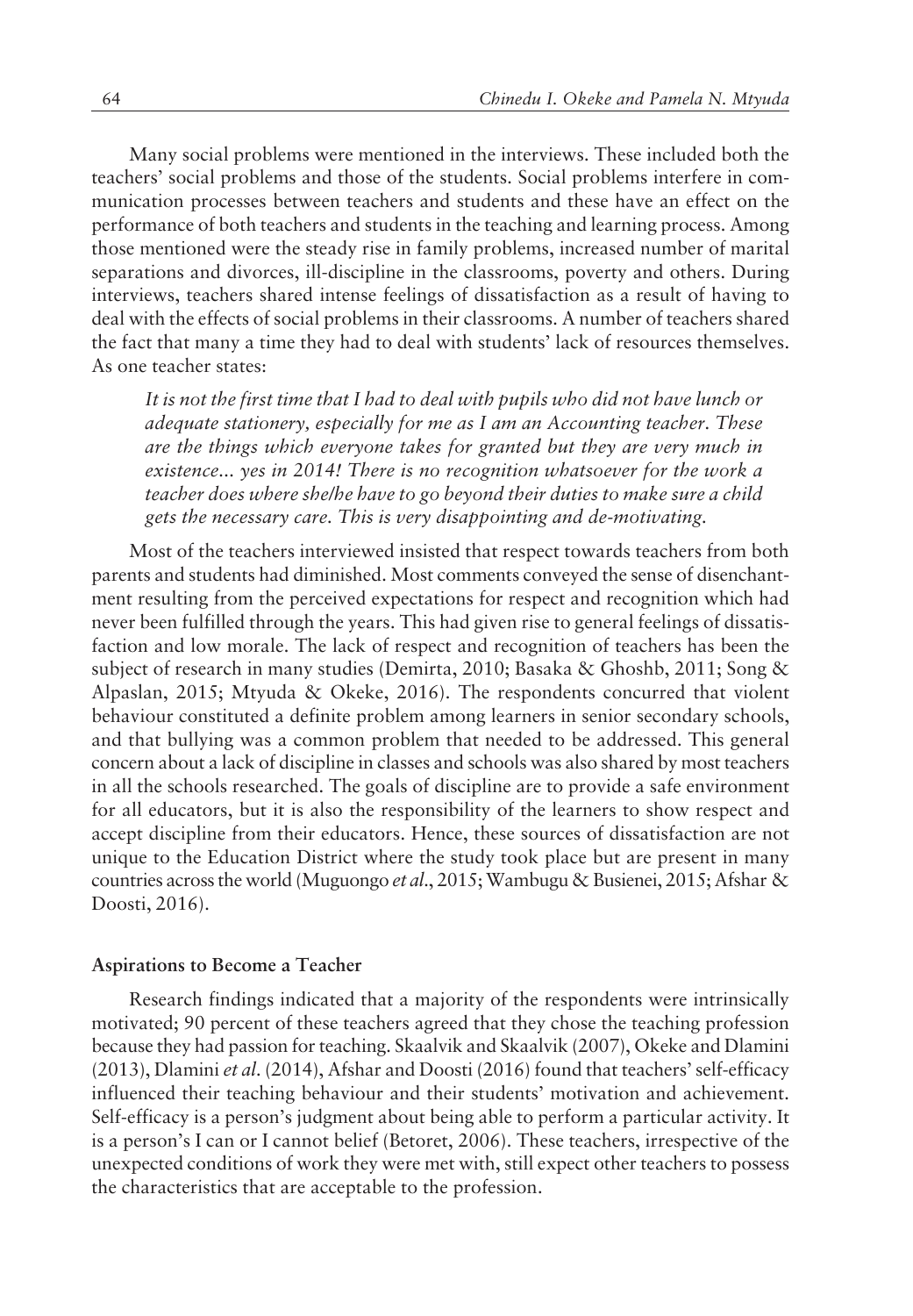#### **Conclusion**

The study concludes that teacher satisfaction is germane for the sustainability of social transformation. In particular, for social transformation to be achieved through the education agency, the satisfaction of teachers must be taken very seriously. The recognition of various contributions teachers are making to a human being and the society at large is germane to teacher job satisfaction. This is because such practice brings about a sense of fulfilment and self-actualisation, and is the driving force that propels the individual teacher to greater performance. This is a crucial factor for teachers because it improves the standards of their teaching.

However, this study found that insufficient support and recognition from the Department of Basic Education (DBE) was a significant source of dissatisfaction and contrary to what teachers expected when they were appointed. The above-mentioned negative views of the teachers concerning the policies and practices of the DBE seemed to have caused disengagement of some teachers, with a consequent lack of focus on professional activities, and being negative and critical about the DBE, parents and learners. This is a cause for concern because disengagement erodes the quality of teaching and learning at schools.

#### **Recommendations**

Based on the findings and conclusions of the study, the researchers recommend that the Department of Basic Education should work out incentive packages to increase teachersí motivation to teach in senior secondary schools. Special attention should be devoted to increasing teachers' salaries because a majority of them (teachers) complained about the inadequacy of their salary to meet their needs. Increasing teachers' salaries will increase their morale to teach. This is because the teachers must be interested in what they teach and in the children when they are teaching. If they are not interested in the work themselves, they can never motivate the class to learn.

The Education District officials, especially subject advisors who help with the teaching and learning at schools need to be developed more through content gap workshops usually organised by the provincial officials so as to be more productive in helping teachers at schools. Regular visits to the schools would motivate the teachers to be more regular and early in school and avoid divided attention of searching for secondary employment.

Awards could be instituted for better performance. Areas such as school and pupil discipline, teacher performance, pupil attendance and achievement, as well as community and parent participation in school activities should be rewarded to serve as motivation.

### **Limitations of the Study**

The researchers experienced two key limitations in undertaking this study as it was conducted during the time of revision for senior secondary school teachers who were preparing their students for the end of the year examinations. According to the researchersí plan, the transcription was to take only a week. However, the process took longer, the challenge encountered started with the delay in conducting interviews at the requested time due to the writing of examinations and marking of examination scripts. Such limitations may have impacted the quality of the obtained data.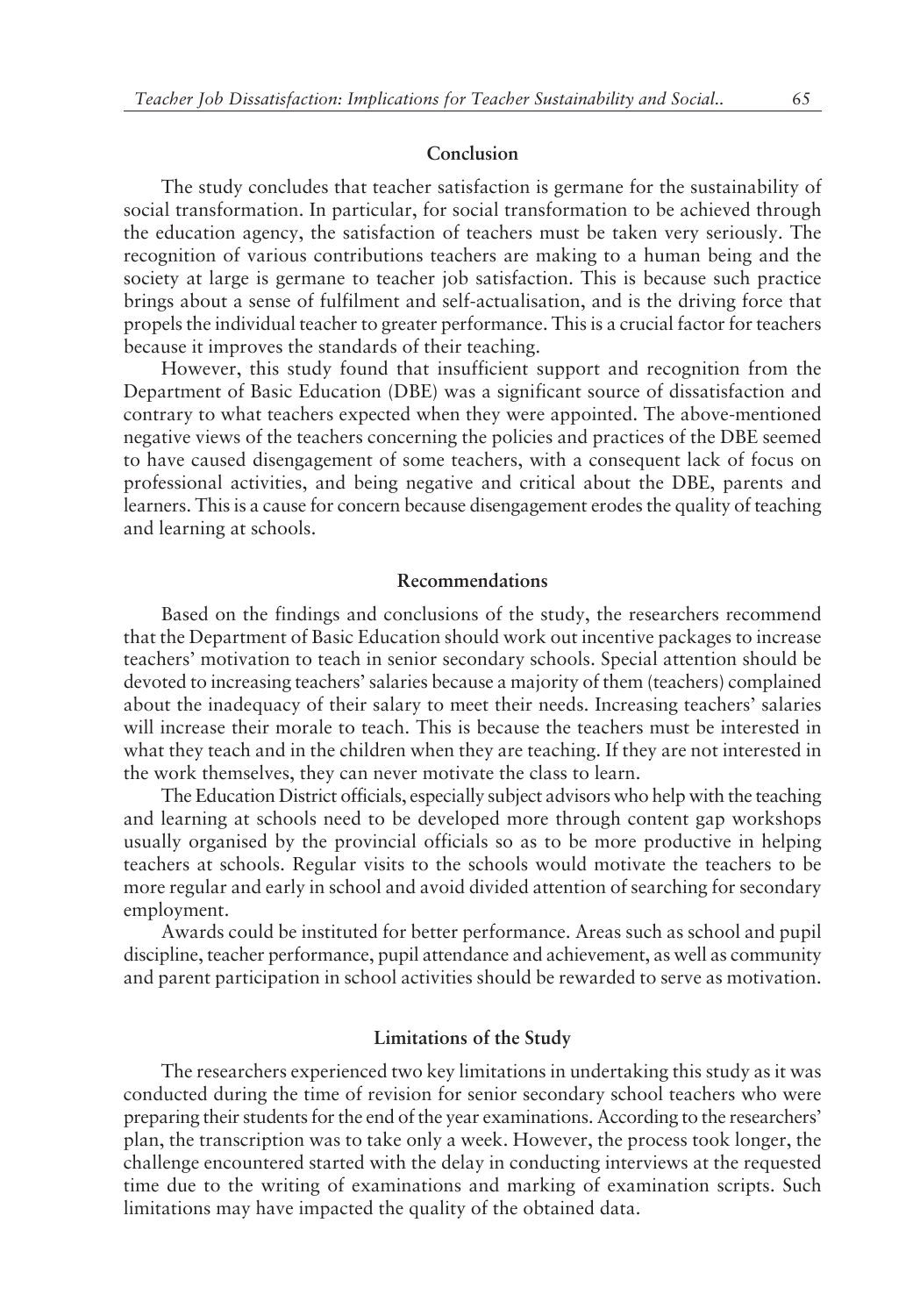## References

- Adebayo, A.S., & Gombakomba, T.  $(2013)$ . Dimensions of teachers' job satisfaction in primary schools in Gweru District, Zimbabwe: A factor analysis. *European Scientific Journal,* 9(25), 309–317.
- Adu, E.A., & Okeke, C.I.O. (2016). An investigation into the causes of stress among preschool educators in East London Education District. *Journal of Psychology*, *7*(1), 11–22.
- Afshar, H.S., & Doosti, M. (2016). Investigating the impact of job satisfaction/dissatisfaction on Iranian English teachers' job performance. *Iranian Journal of Language Teaching Research*,  $4(1)$ ,  $97-115$ .
- Babbie, E.R. (2008). *The Practice of Social Research*. (11th ed.). Belmont, CA: Wadsworth.
- Basaka, R., & Ghoshb, A. (2011). School environment and locus of control in relation to job satisfaction among school teachers ñ A study from Indian perspective. *Journal of Social and Behavioural Sciences, 29, 1199-1208.*
- Betoret, F.D. (2006). Stressors, self-efficacy, coping resources, and burnout among secondary school teachers in Spain. *Educational Psychology*, 26, 519-539.
- Bucknell, T., & Thomas, S. (1996). Critical care nurse satisfaction with levels of involvement in clinical decisions. *A Journal of Advanced Nursing*, 23(3), 571–577.
- Calitz, T., Roux, A., & Strydom, H.  $(2014)$ . Factors that affect social workers' job satisfaction, stress and burnout. *Social Work*,  $50(2)$ , 153-169.
- Chan, D.W. (2002). Stress, self-efficacy, social support, and psychological distress among prospective Chinese teachers in Hong Kong. *Educational Psychology*, 22(5), 557– 569.
- Creswell, J.W. (2014). *Research Design: Qualitative, Quantitative, and Mixed Methods Approaches* (4th Ed.). New York: Sage Publications.
- Cunningham, W.G. (1983). Teacher burnout-solution for the 1980's: A review of the literature. *Urban Review*, 15, 37-51.
- Demirta, Z. (2010). Teachersí job satisfaction levels. *Journal of Social and Behavioural Sciences*, 9, 1069-1073.
- Department of Education. (2005). *Enabling Safe and Effective Teaching and Learning Environment: A Resource Book*. Pretoria, SA: Department of Education.
- Dinham, S., & Scott, C. (1999). The occupational motivation, satisfaction and health of English school teachers. *Educational Psychology*, 19(3), 287–308.
- Dinham, S., & Scott, C. (2000). Moving into the third, outer domain of teacher satisfaction. *Journal of Educational Administration*, 38(4), 379-96.
- Dlamini, S.C., Okeke, C.I.O., & Mammen, K.J. (2014). An investigation of workrelated stress among high school teachers in the Hhohho region of Swaziland. *Mediterranean Journal of Social Sciences,* 5(15), 575–586.
- Dunham, J. (1984). *Stress in Teaching*. London: Croom Helm.
- Farrell, J.P. (2000). *Teaching the Developing Countries*. The World Bank. Washington, D.C.
- French. L., & Wagner, B. (2010). Motivation, work satisfaction, and teacher change among early childhood teachers. *Journal of Research in Childhood Education*, 24(2), 152-171.
- Gkolia, A., Belias, D., & Koustelios, A. (2014). Teacherís job satisfaction and selfefficacy: A review. *European Scientific Journal*, 10(22), 321-342.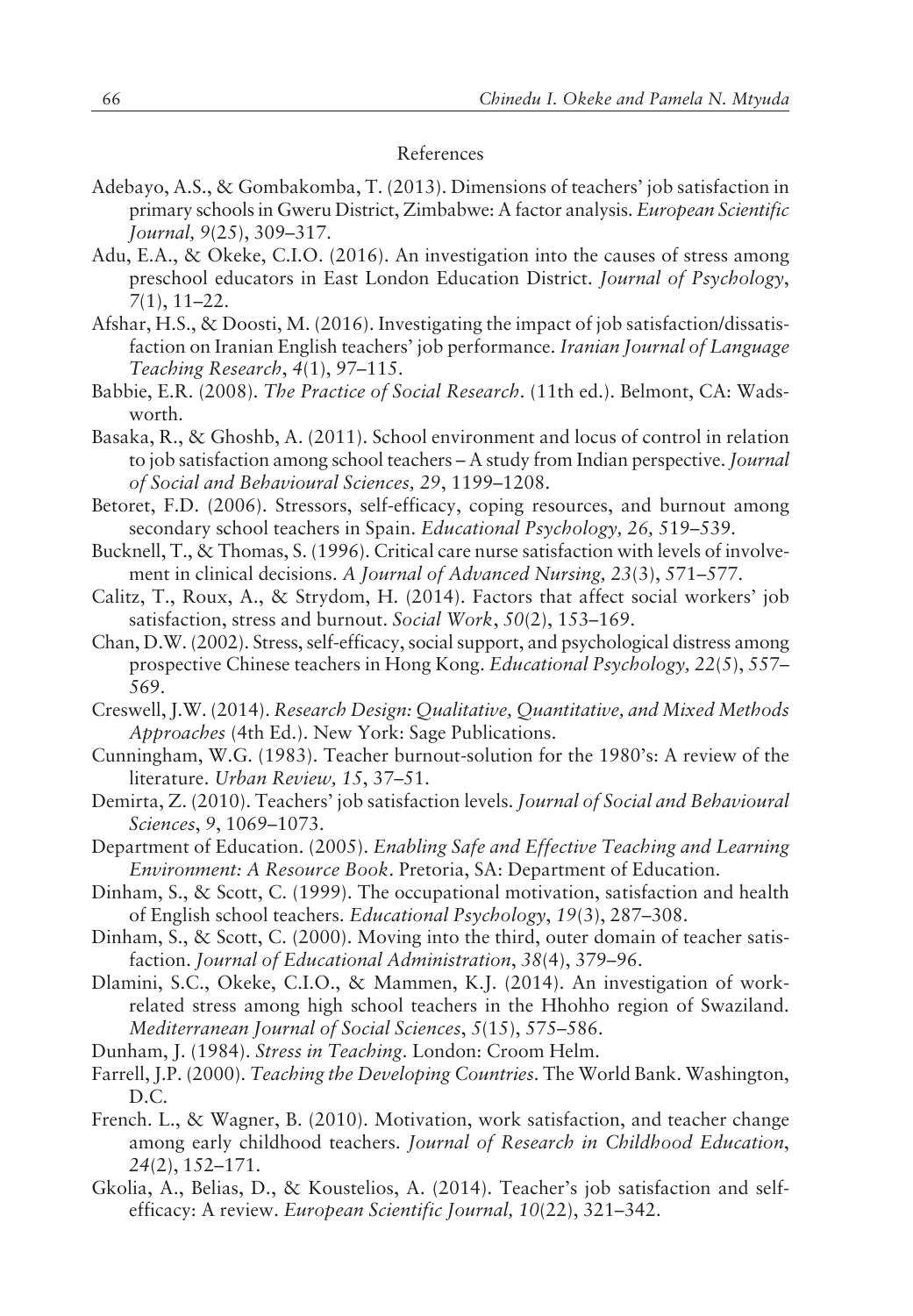- Gu, X. (2016). *Teacher job satisfaction in public schools: The relation to the years of* teaching experience. Unpublished master's dissertation. New York: State University of New York.
- Ho, C.L., & Au, W.T. (2006). Teaching satisfaction scale: Measuring job satisfaction of teachers. *Educational and Psychological Measurement*, 66, 172–185.
- Iwu, C.G., & Iwu, I.C. (2013). Factors inhibiting effective management of primary schools in Nigeria: The case of Ebonyi State. *Journal of Social Sciences*, 35(1), 51–60.
- Jonane, L. (2015). Using analogies in teaching physics: A study on Latvian teachers' views and experience. *Journal of Teacher Education for Sustainability*, 17(2), 53–73.
- Khan, T. (2003). *Teacher Job Satisfaction and Incentive: A Case Study of Pakistan*. Retrieved 16 August 2016, from http://datatopics.worldbank.org/hnp/files/edstats/ PAKstu06a.pdf
- Lukk, K., Veisson, M., & Ots, L. (2008). Characteristics of sustainable changes for schools. *Journal of Teacher Education for Sustainability*, 9, 35–44.
- MacMillan, J.H., & Schumacher, S. (2010). *Research in Education: Evidence-Based Inquiry* (7th Ed.). Boston: Pearson Publishers.
- Masitsa, G. (2004). Four critical causes of under-achievement in township secondary schools. *Acta Academica*, 36(1), 213-245.
- Maslow, A.H. (1954). Motivation and personality. *Psychological Review*, 50, 370–396.
- Modisaotsile, B.R. (2012). *The Failing Standard of Basic Education in South Africa*. Pretoria, SA: Africa Institute of South Africa.
- Mtyuda, P.N.P., & Okeke, C.I.O. (2016). Factors associated with teachers' job dissatisfaction in schools in rural Eastern Cape Province. *Studies of Tribes* & *Tribal (S-T & T), 14(1), 44–53.*
- Muguongo, M.M., Muguna, A.T., & Muriithi, D.K. (2015). Effects of compensation on job satisfaction among secondary school teachers in Maara Sub-County of Tharaka Nithi County, Kenya. *Journal of Human Resource Management*, *3*(6),  $47 - 59.$
- Naseem, I., & Salman, M. (2015). Measuring the job satisfaction level of the academic staff. *Journal of Business & Financial Affairs*, 4(2), 1–6.
- Okeke, C.I.O. (2010). *Gender and Schooling: A Qualitative Study of Teensí Perception of Schooling in a Nigerian Suburb.* Germany: VDM Verlag Dr Muller.
- Okeke, C.I.O., Adu, E.O., Drake, M.L., & Duku, N.S. (2014). Correlating demographic variables with occupational stress and coping strategies of pre-school educators: A literature review. *Journal of Psychology*, *5*(2), 143–154.
- Okeke, C.I.O., & Dlamini, S.C. (2013). An empirical study of stressors that impinge on teachers in secondary school in Swaziland. *South African Journal of Education*, 33(1), 32–43.
- Peretomode, V.F. (1991). *Educational Administration, Applied Concepts and Theoretical Perspectives for Students and Practitioners*. Lagos: JOJA Educational Research and Publishers Limited.
- Perrachione, B.A., Rosser, V.J., & Petersen, G.J. (2008). Why do they stay? Elementary teachersí perceptions of job satisfaction and retention. *The Professional Educator,* 32(2), 25–41.
- Shumba, J., Maphosa, C., Rembe, S., Okeke, C.I.O., & Drake, M.L. (2016b). Teacher work related stress in early childhood education: Some coping strategies. *Journal of Psychology*,  $7(2)$ , 150-158.